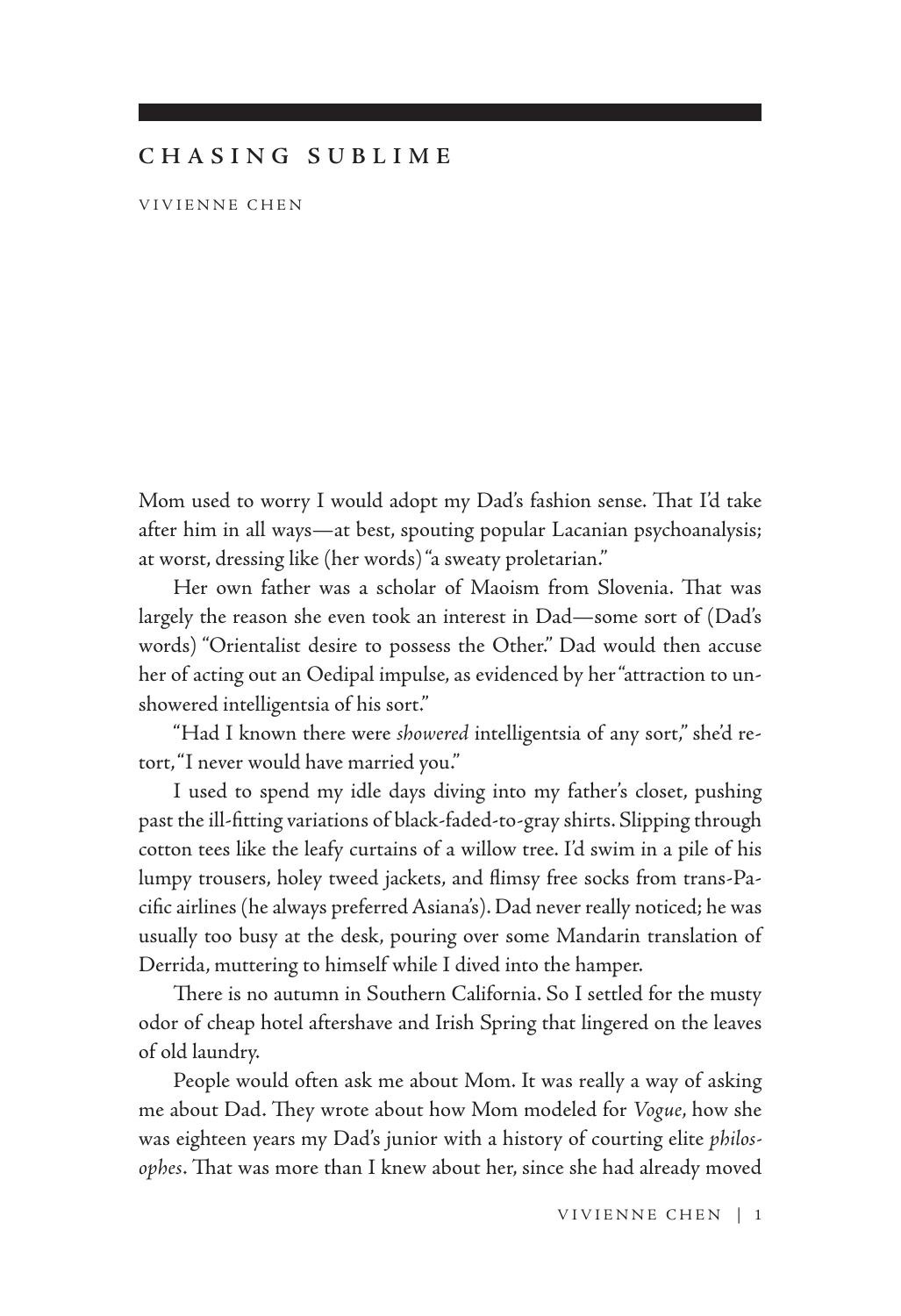back to Ljubljana when I was ten. All I remember was she once took me there with Dad and I adored the dragons on the bridges and the multicolored graffiti on narrow European streets. My mother didn't care about the particulars of continental philosophy or post-structuralism, didn't care if she was Slovenian or "Yugoslavian," didn't care about Tito or Balkanization or anything. The people who asked me about her—they rarely cared either.

Dad once nearly punched an administrative assistant in the department lounge when the man commented that I, his daughter, had inherited my mother's waifish build and "just enough" of her features—just enough of a curve in the lid of my eyes to apply a layer of black liner *and* shadow, just enough of a nose bridge to belie the profile of someone like Dad, just enough of Mom in me to be considered beautiful.

Sometimes, Dad would take me to the movies. We'd stop at whatever roadside outlet had the Regal or the Cinemax and spend the day watching matinees. He never seemed to like the ones I chose, or he wouldn't admit it.

"This film with toys coming to life," he said in his lingering Dongbei accent, scrunching up his nose as the credits rolled, "It is the direct materialization of Marx's commodity fetishism. What we have here is the 'secret life' of commodity." I nodded, digging out a fistful of greasy buttered popcorn from our shared plastic bucket. Dad chewed on the unpopped kernels at the bottom. Even though he said he hated these films, he still watched them with me up to six times because I liked the songs.

Dad always complained about books and movies. I assumed it was part of his job, as we traveled across the country in his rusty Ford pickup and he gave lectures on topics like the implications of Judeo-Christianity and Afrofuturism in the Wachowski's *Matrix* trilogy. He never said no to a movie that I wanted to see, even if it had rainbow ponies ("the most rampant anti-empiricism of any equestrian-themed cinema"). He personally preferred the violent exploitation films or the pulpy Hong Kong action flicks that reminded him of what his country's cinematic culture could have been, maybe, had the nationalists not fled to the islands with their historical artifacts, their artistic licenses, and their supposed propensity for democracy. He always approved of my impassivity to R-rated violence, but was especially impressed when, at twelve years old, I told him I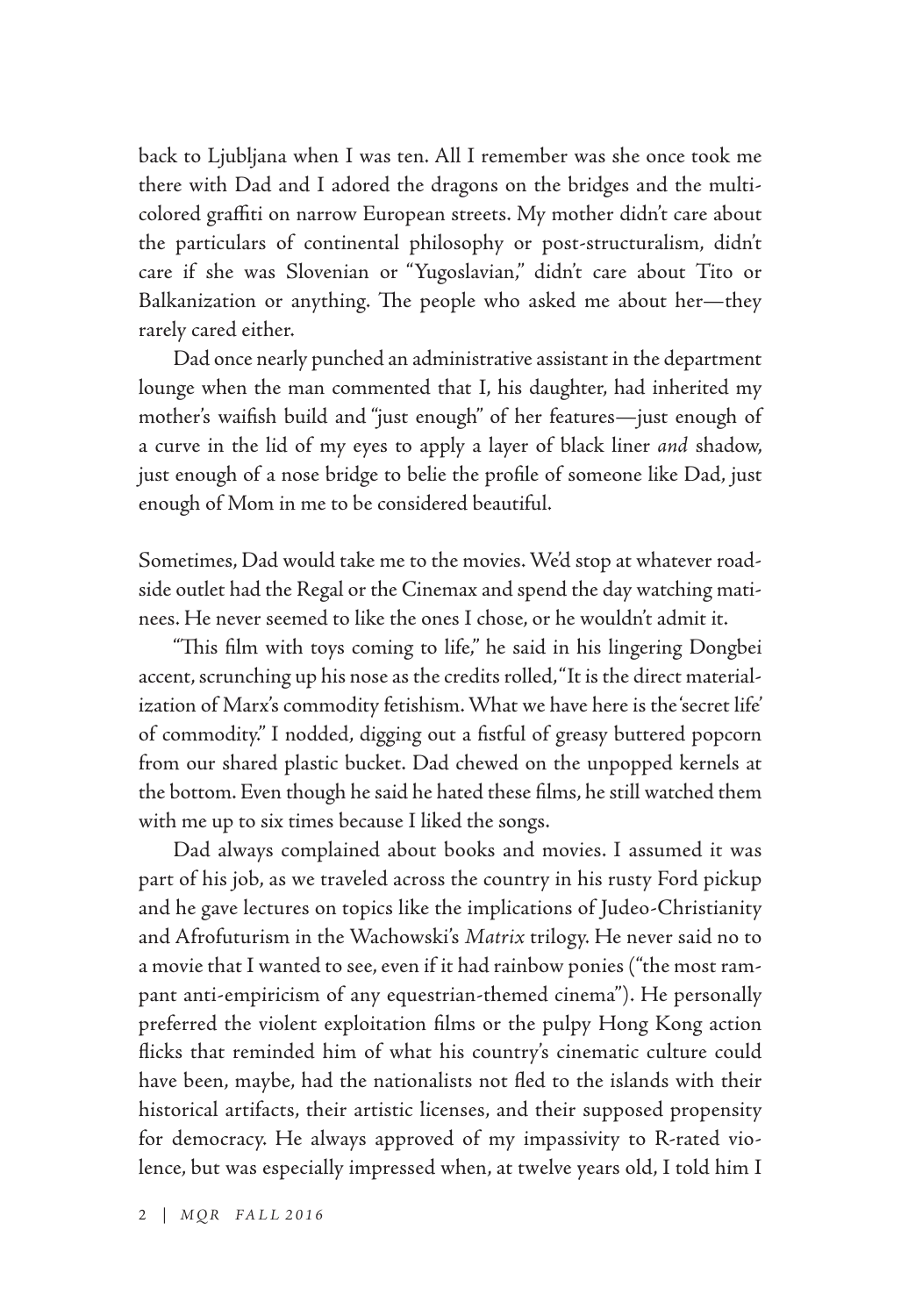especially liked the one where the drug addicts get their comeuppance at the end in the form of simultaneous psychotic delusions to an orchestral soundtrack.

"You understand then, my girl," he said, a note of seriousness in his voice, "that this is as close as we come to representing the Real. Not the Imaginary real, but the Real real. The frightening, unsettling trace of sublime that permeates our existence and prods at the edge of our consciousness."

Sure, Dad.

Mom called me about once a month, except when she would forget, to check up on me. She always took the time to complain about how Dad was raising me.

"Always on the road! This is not the fifties. And all this junk food you two are eating. The nice skin you got from me will be ruined."

She once mailed me a Gucci denim miniskirt, which Dad shoved in the trash bin, deaf to my pleas, because (his words) "I will not let my daughter turn into a bobby-soxer *biao nu!*"

Mom never said that she could have done any better. She probably would have left me to some migrant *a yi* while she flew to Paris, Munich, or Tokyo. I think the fact that she let Dad take custody was her way of tacitly acknowledging that for all my father's foibles, he was still the best shot I had.

But I know wasn't easy for him to raise a girl who preferred *Cosmopolitan* to Kant.

It wasn't easy for him, fighting with pencil and paper out of the icy northern mountains of the Heilongjiang to attend Beijing University after Mao's death heralded the return of the *gao kao* tests—empty stadiums turned execution chambers turned overflowing exam halls. It wasn't easy to study Western religion and medieval philosophy, but he did it because (his words) he was secretly looking for an institution more powerful, more compelling, more pervasive than even the Party that had imprisoned his parents for ten years.

He found the Church.

And Aquinas and Anselm led to Foucault and Lacan, and his Dongbei accent, which usually only reappeared around me, gave way to a professional but unplaceable European pronunciation, which eventually got him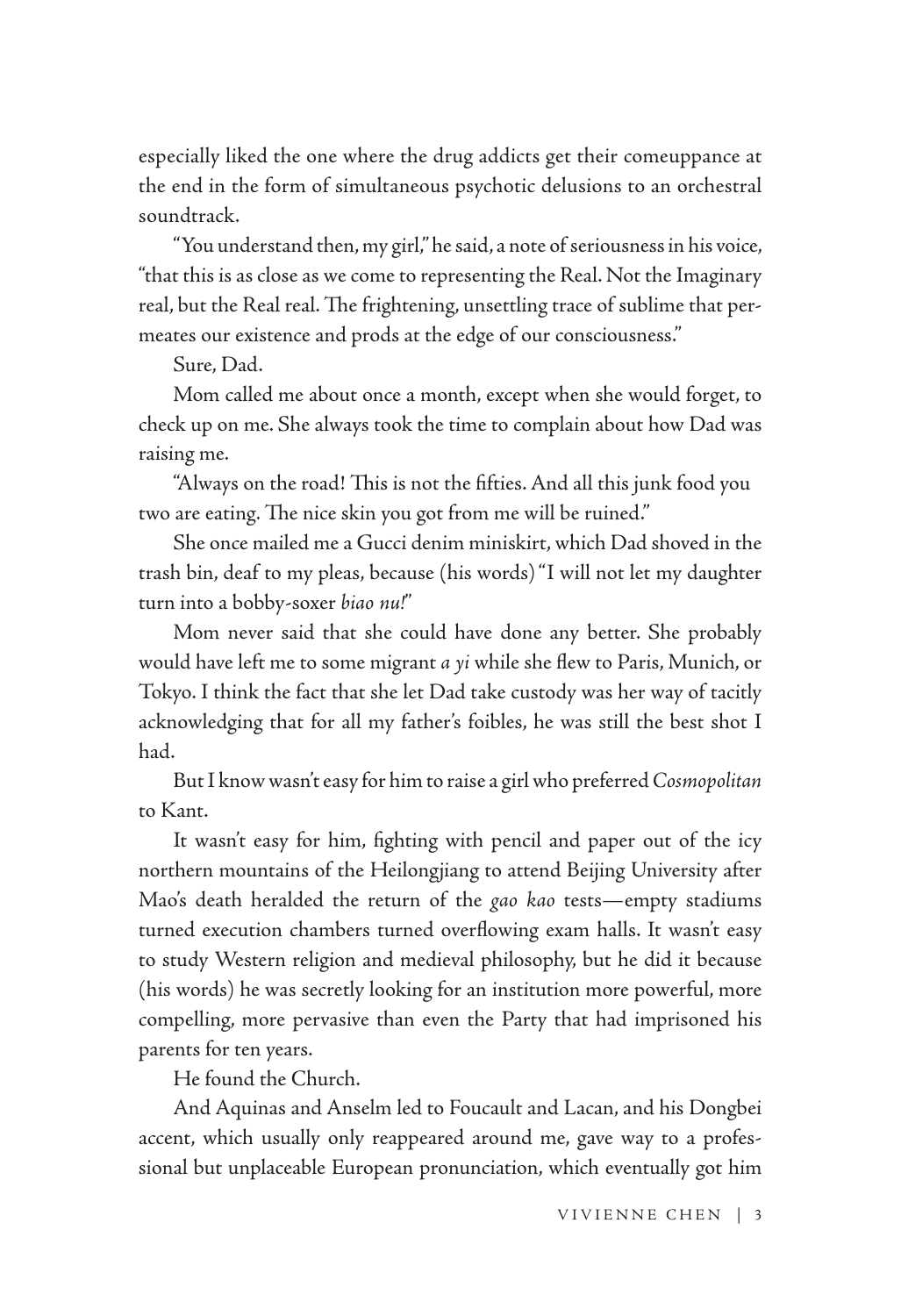in trouble with the CCP—but granted him asylum into the comfortable world of the American liberal arts academic circuit.

It still wasn't easy for him, when I was thirteen and got my first period on the road to Claremont McKenna.

I was kicking my feet up on the dashboard of his rattled blue Ford pickup as we passed Bakersfield when I noticed the burgundy patch between my legs. Dad spent four miles trying to decide what to do, before skidding through an exit to the nearest Walmart.

I'm gonna bleed to death, I whispered in mock panic.

"Stop that," he muttered, dragging me through the store past a bluevested greeter to the women's hygiene aisle. We stood, flummoxed, in front of a wall of multicolored boxes. Names like Kotex, Stayfree, and Essence in various morphologies and iterations—left us both dumbfounded.

"Hrm," Dad said, putting his forefinger and thumb to his sparsely bearded chin. "Let's see—you, excuse me, miss, you work here. My daughter, she needs …" He gestured to the wall of sanitary napkins. "Which do you recommend?"

A woman in a bright blue vest turned, eying my father's perspiring armpits and straggly facial hair before resting her gaze on me.

"What she need?"

"She has her …" he struggled to find his preferred English word, "*menses*."

 "Most of the girls say these are the comfortablest," the woman said, pointing to some pads on the top shelf.

"They are also the expensive-*ist*," he retorted.

The woman shrugged. "You get what you pay for." Her lips smacked of chewing gum. "I'd recommend the tampons though. Much easier for a girl to wear."

Dad stared at the packages as though he had never really seen them before. In hindsight, maybe he never had. I could sense him swelling with fury.

Daaaad. I groaned from the corner of my mouth.

"These phallic cotton vestiges?" he shook a box violently up and down, his full arsenal of language returning. "What ridiculous, cruel commerce are you promoting—"

*Daaaad …*

"—a brutal exploitation of the feminine body—"

4 | *MQR FALL 2016*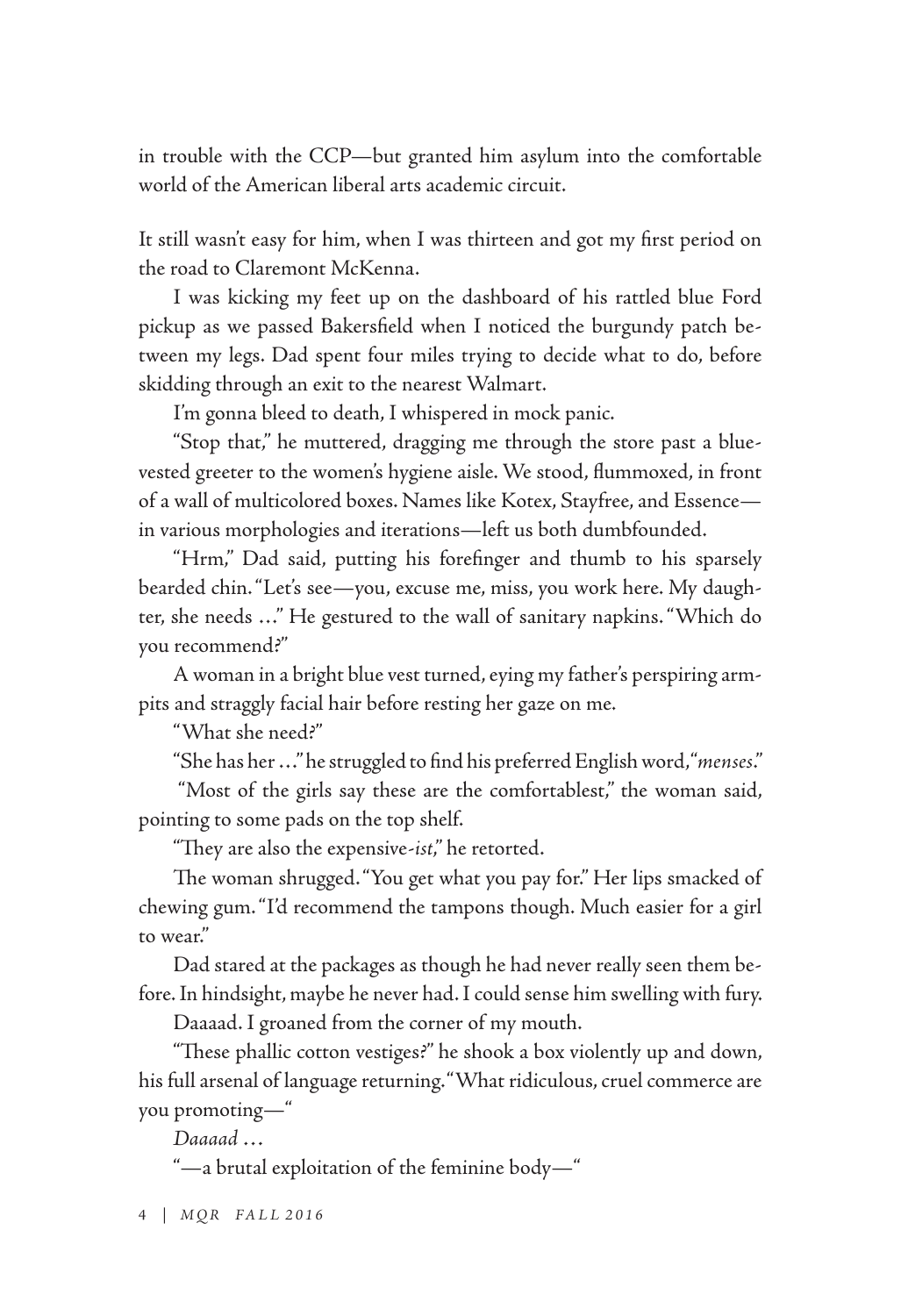I tugged at his shirt as passing shoppers paused to peer down our aisle. I had learned to look him in the eye and hold his hand—to convince bystanders my father wasn't a stranger, a kidnapper, an ill-hired caretaker of a child who inherited just enough of her mother's shade of light brown hair and pale skin to alienate her from the pock-marked snow-sun scorched face of her Harbin father.

"—I'd like to see what Irigaray would have to say about all of this!" he huffed, shoving the box back onto the shelf. The woman opened and closed her mouth again. I tried to bury my head into a row of panty liners.

He eventually chose a pack of mid-ranged maxipads instead. They had "wings."

It felt like I was wearing a diaper, waddling out of the gas station rest stop.

"Would you rather have those cotton phalluses?" he grumbled, filling up the gas tank.

I heard tampons weren't bad. All the older girls in dance class wore them. It was the only thing they could wear under their leotards.

Dad sighed.

He was always disappointed that I had chosen to live what he called a "life of the body" over a career in scholarship and intellectual development. When he and Mom were still together, they came to my first recital. It was "The Nutcracker: Remixed," Tchaikovsky mashed up with pop songs and Top 40 radio hits. Dad grumbled words like "dissimulation" and "performativity," but he clapped for my piece and said that being a dancing Russian candy cane was far less problematic than the insipid Orientalism of portraying an Arabian dancer or Chinese doll.

After Mom and Dad split, we never stayed in one place long enough for me to actually dance another recital, but Dad always arranged for me to audit a few movement classes at the nearest conservatory or college he was teaching at that semester.

I think it was his way of saying sorry. Sorry about the constant upheaval. Sorry about the drunker nights. Sorry about the sublime. Sorry about that.

He bought me a soft pair of pink dance slippers for my thirteenth birthday.

I would eventually insist on wearing tampons, as would I insist on bras with underwire, three-blade razors (we compromised on gender-neutral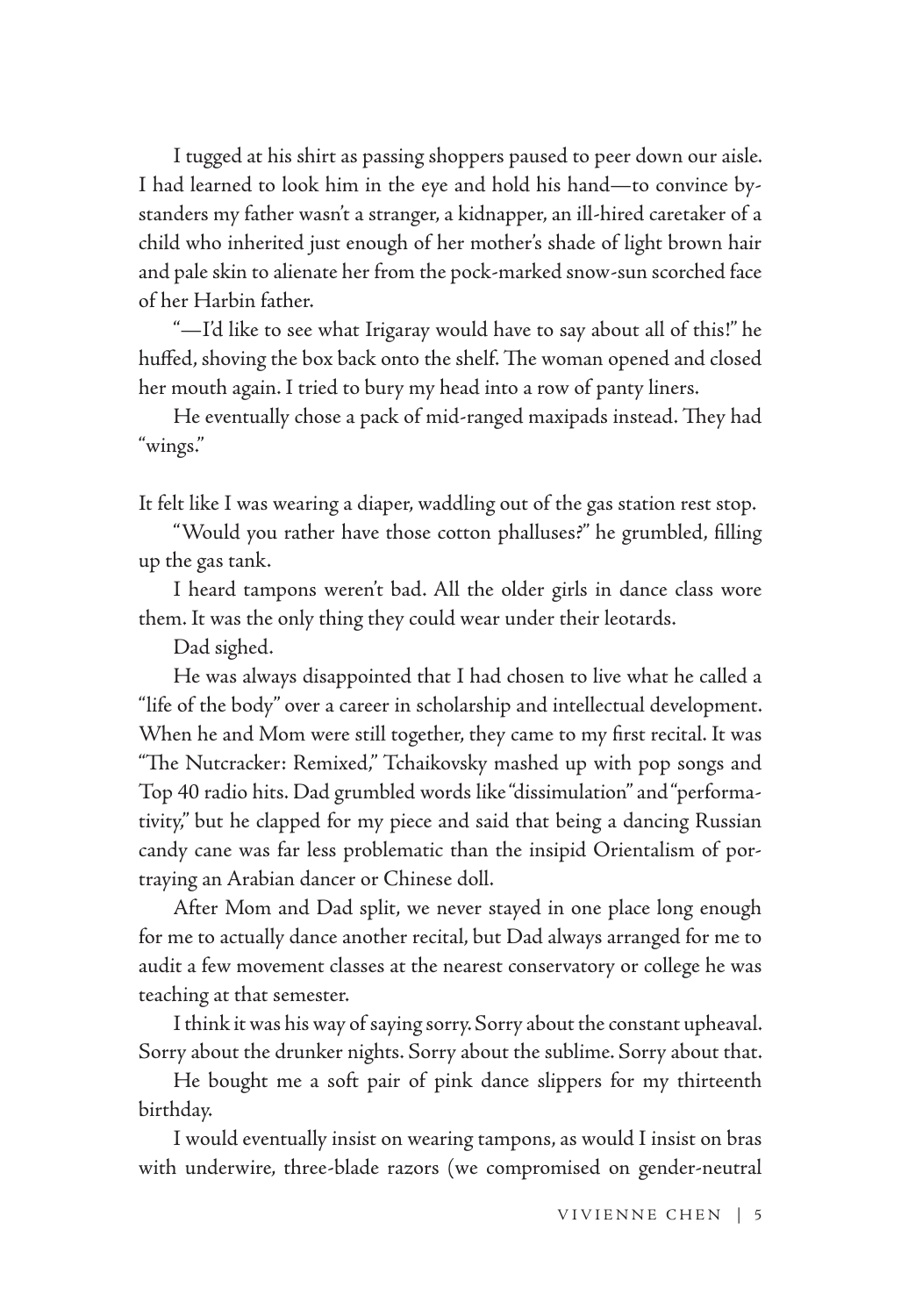shaving equipment to save money), and mascara. Dad would assent to all these things, although he'd still refer to tampons as "vampire teabags." He kept a stash of them in their pearly white floral wrappers in the glove compartment of his truck. His truck would forever be littered with my things—a plastic folding hairbrush, gum wrappers, bobby pins, and elastic hair bands in the backseat.

Dad, for all his Dongbei sentiments, shared with me a bit of a guilty obsession with kitschy Americana. We loved diners with malted milkshakes, broken jukeboxes, and neon signposts. He'd pause with me to wander through old Indian curio shops on the interstate and pick out dream weavers, handfuls of smooth quartz stones sold like candy, and jewelry boxes that smelled of redwood. On our long trips across flat plains and hilly Western landscapes, he would often reference Nabokov. He said I would understand when I was older.

When we weren't on the road, he and I would always unpack the waffle iron first. Moving in was simple: we didn't own anything that didn't fit in the back of the truck, but no matter what, waffles were the top priority. I loved watching golden batter ooze into the crevices and dents of the black iron, coming out fluffy and light brown within minutes. Mom never appreciated how good Dad's waffles were—it was the only foodstuff he could make with any consistency, Occidental or otherwise.

"This is the only way to make a waffle," he said.

The Platonic ideal of the Waffle, I called it. He smirked. And there we sat on the sunny stretch of carpet under the window, in the empty one-bedroom apartment that still smelled of cleaning products. We ate the waffles with honeyed syrup or cubes of butter, the afternoon sunbeams warming our backs, surrounded by cardboard boxes and dust bunnies. One winter he even bought a string of cheap fairy lights to drape across the futon while we made our Christmas feast.

I think Mom worried that I'd make the same mistake that she did. That I would fall in love with a guy who loved dead white men more than any woman. Luckily, boys never really wanted to approach me, with my kitchen-scissor haircuts and scabbed knees, and I never stayed in one school long enough to miss them. I imagine if some Camus-reading prep school boy had ever tried to court me, Dad would have laid an existential smack down on him over dinner.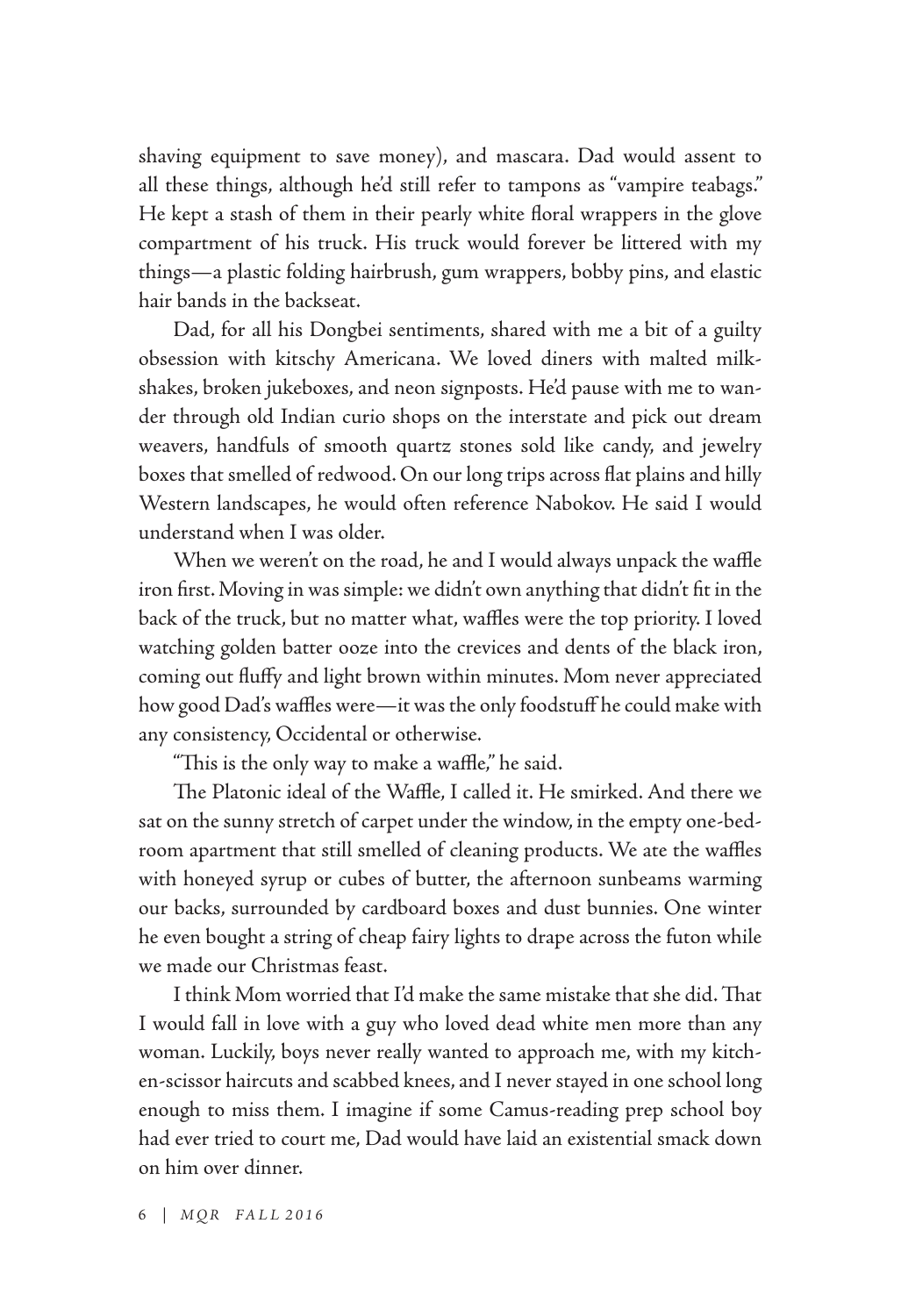"Sometimes I wonder if your father even is interested in women," my mother sighed, her disembodied drawl on the phone. "He seems to care about nothing else but his work."

He cares about me, I told her. She remained silent.

The lecture halls in which my father spoke would be packed, a smattering of old leftists with berets and long hair, mostly drowned in a sea of plaid and horned-rim glasses. Some East Asian studies major would inevitably stand up and ask a question about his "background," or quote some classical Chinese philosopher they assumed he'd know—at which point I, usually reclining in the balcony seats or texting in the back corner, would excuse myself to go find the dance studio.

College campuses were always fun to explore. I liked the ones with green grass quads where I could lounge, large libraries with hundreds of shallow steps, or gothic dorms built to look old but in actuality come complete with elevators and air-conditioning. Sometimes I would try to listen to my father, focusing in as he perspired under the podium lights, gesticulating, pontificating, his lilt getting stronger as he got more passionate—the long "ehn" slipping into a northern, curling "err." Many of his students idolized him. Many thought he was insane.

"Schizophrenics don't have associations this loose," said one, shaking his head after class.

"He has to be on something," said another in half-awe.

I chose to keep quiet in these moments, but sometimes after one of his big lectures, maybe at Stanford or UDub, a school reporter would interlope. They were always profiling Dad's crazy exploits, calling him (their words) "The Next Up-and-Coming Celebrity Philosopher." "The Scholar from Dongbei." "The Manchurian Tenure-track Candidate." At some point, I grew old enough to stop having Dad shoo them away. I could answer for myself.

"What's it like, as his daughter?" they'd ask. They loved how I cared very little for philosophy, how I wore flip-flops and dance capris. "What's home life like?"

I'd pause.

I never told my mother about this. Dad was always fine if we were on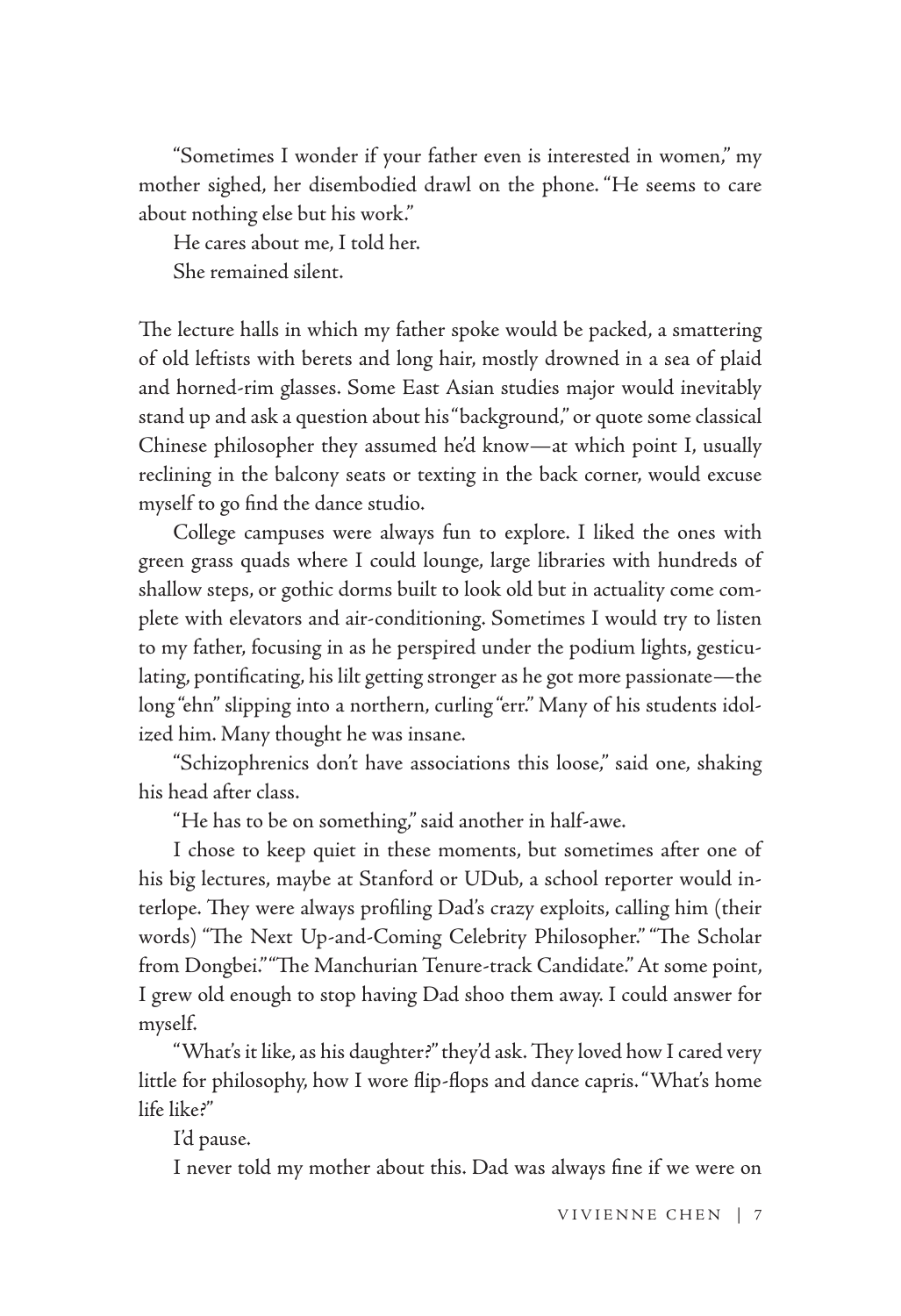the road, in the blue pickup that took us across twenty states and back. During those eight years, with two hundred thousand miles on the meter, he never once did anything that scared me on the road. People wondered why he never sought tenure in academia. Why he settled for the adjunct pay or the guest lecturer honorarium. But I knew it was because the road was where he found home. Home in the moments where the horizon curved and the hills looked like (Hemingway's words) white elephants. Home in those days where the rising air flattened the bottoms of clouds and we pointed out which formations look like bearded economists. Home in the crunch of gravel under tires and the ever-retreating roadside signs as you chased the Next Great American Destination.

It was only when we were settled, once we unpacked half of the cardboard boxes, mostly books, into the one bedroom apartment, once I unfolded my futon in the living room and unrolled his mattress to the floor that the malaise began. Brown ale bottles like breadcrumbs to the bathroom. Burnt out cigarette butts on the windowsill ashtray. The greenish-yellow stains on the rim of the toilet bowl or chunks of half-digested cheese— Dad still struggled with dairy—in the bathroom sink. My father's lectures were born from this madness, madness that meant he never felt right in one place. Looking back, I realize his students were right. He was *on* something, or *onto* something.

The creeping memories of the camps where his parents had birthed him, where he had spent his first years nibbling on white rice plucked grain by grain from the dirt floor. The vague recollection of the cold winters near the Songhua Jiang, where he worked in his youth to cut turquoise ice blocks from the river for local sculptors. The longing for my mother, the girl who had courted him in the front row of a conference in *Univerza v Ljubljani*, whose white skin he refused to admit allured him too—pale like those Russian girls he had seen in the scattered churches around Harbin, soft and thin and so sensitive that it scrubbed pink at the graze of his whiskery black chin in that Slovenian hotel bedroom.

I came home after dance class to find him splayed out, face down on the kitchen floor. I thought he had passed out while reading Sartre and hadn't bothered to crawl into bed.

Dad, we're all out of waffle mix.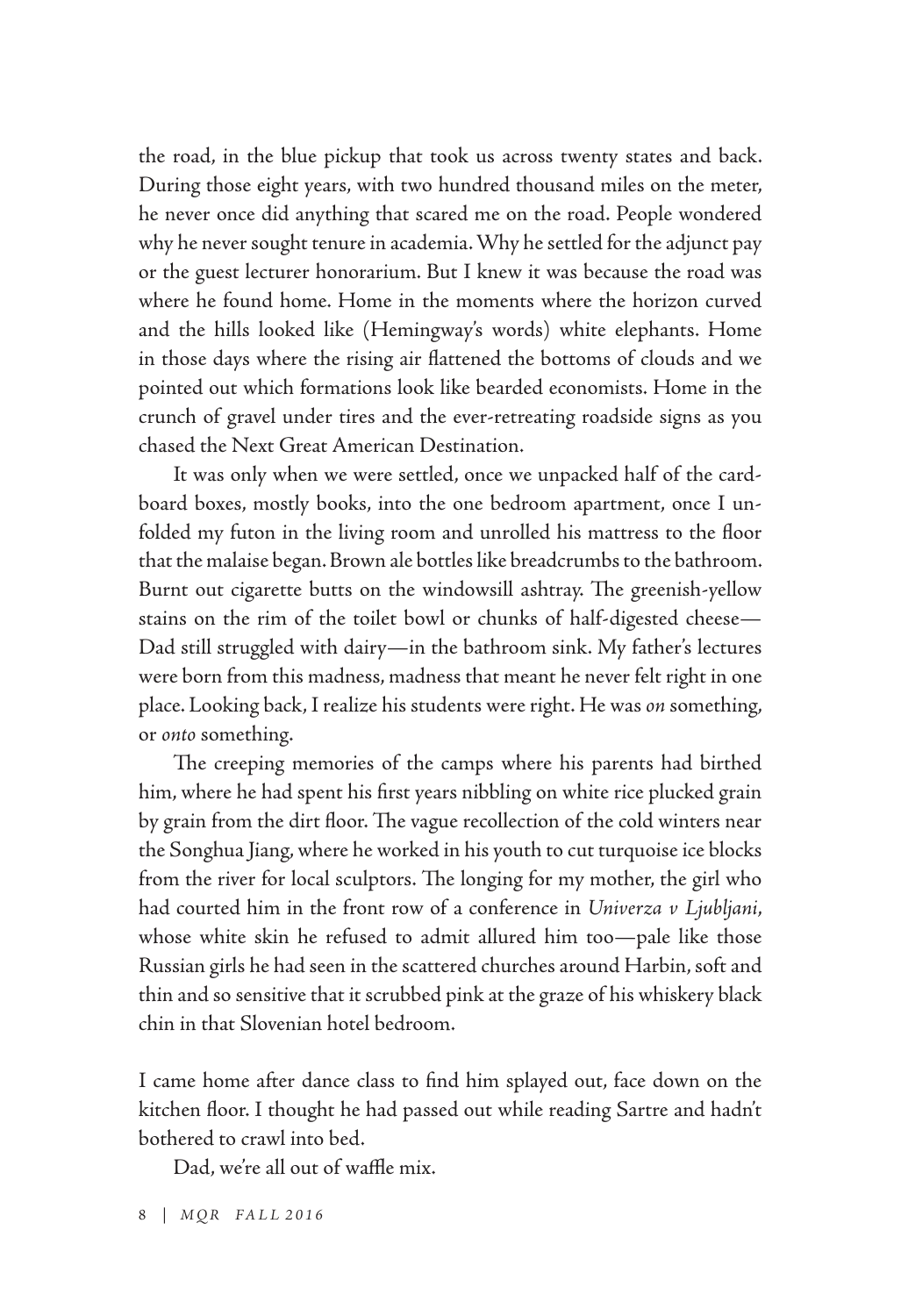But then I noticed the bottles. Stout orange tubes and white safety caps I had never seen before among his sparse possessions. I looked at the bottles, then at him.

Are you okay?

I knelt beside him, my hand resting on his sweaty back. In the movies, they check the pulse or perform resuscitation. But I realized I knew nothing of real-world medical protocol as I fumbled with his wrist searching for a beat, only to feel my own hands going numb and my vision narrowing to pinpricks. I tried to turn him over, but his bearlike body would not budge as my hands squeezed his sweat-drenched gray shirt. He grunted a few times.

Dad, can you hear me?

"Not now," he groaned. "Not now I'm almost there …" His glassy eyes stared up at me as I parted his gray hairs, my hand against his clammy forehead. He started whispering in the old dialect of his youth, "*I'm coming home.*"

Please, please, Dad, don't do this. "*Home …*" I'm calling the ambulance.

The doctors pumped his stomach. I remember sitting in the white, sterile hospital waiting room, feeling nothing but the empty ache in my abdomen. Dad came out after a few hours, looking deflated in his blue hospital gown. He later said to me that he had wanted, as those kids in that movie with the drugs and the psychosis had wanted—to have a Real experience. To have the physical world fall away at your fingertips and bend the senses and find the edge of the sublime as Lacan would have dreamed it. To live forever between the breasts of a woman whose pale features, in the soft focus of uppers and downers, blended with his own in the face of the young girl standing over him, shaking his fading corporeal body.

"But at some point," he said softly, looking away from me. "I heard you say. I needed to buy waffle mix."

We would pack up and head out and never speak of it, just as we had packed and transferred from school to school every other semester for eight years. And Dad would buy me dance shoes and I'd go on to study